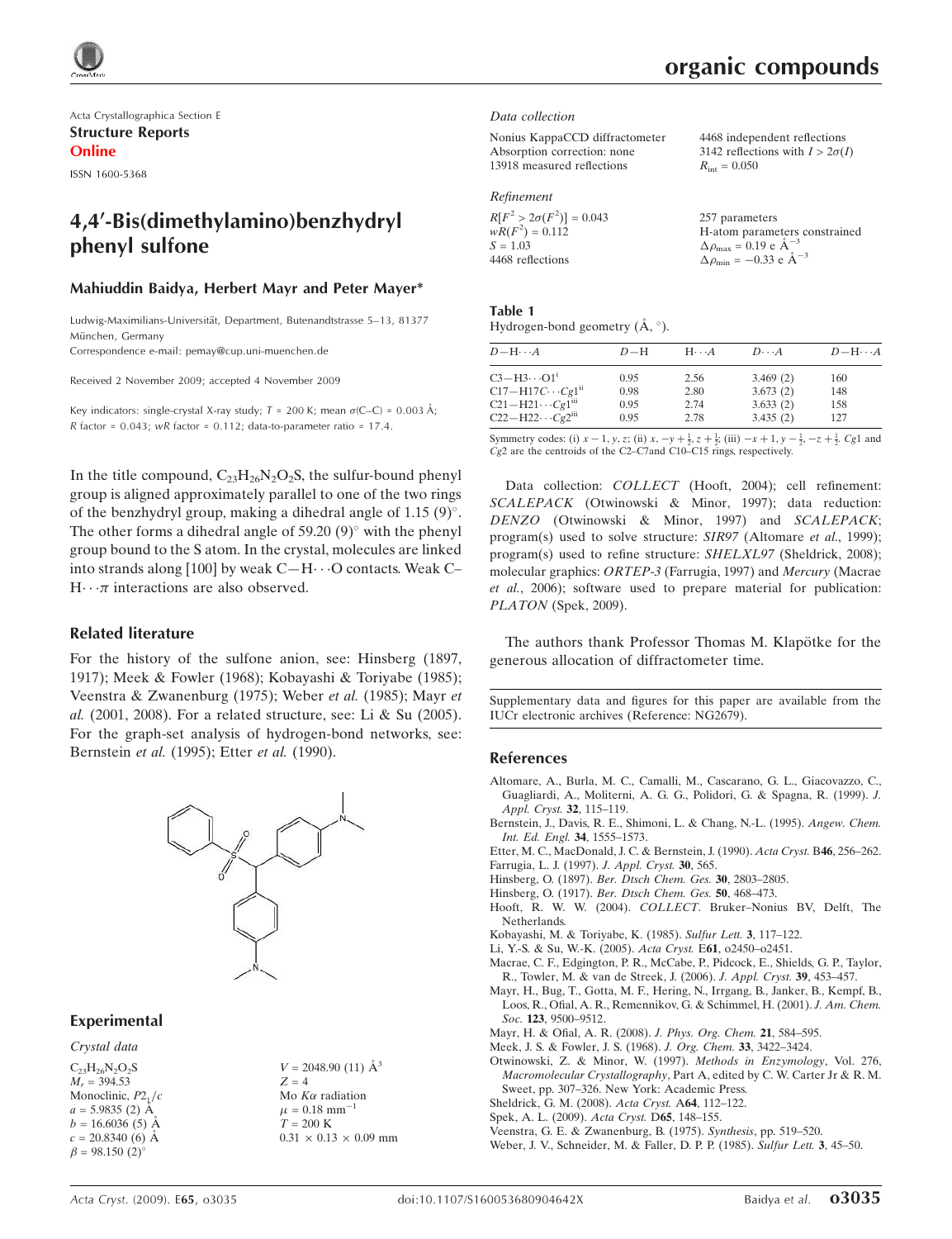# **supporting information**

*Acta Cryst.* (2009). E**65**, o3035 [doi:10.1107/S160053680904642X]

# **4,4′-Bis(dimethylamino)benzhydryl phenyl sulfone**

## **Mahiuddin Baidya, Herbert Mayr and Peter Mayer**

#### **S1. Comment**

During our studies on electrophile-nucleophile reactions [Mayr *et al.* (2001), Mayr *et al.* (2008)] we obtained a crystalline product from the reaction of sodium benzenesulfinate with 4,4′-bis(dimethylamino)benzhydrylium tetrafluoroborate in dimethyl sulfoxide which was characterized by X-ray crystallography to be 4,4′-bis(dimethylamino)benzhydryl phenyl sulfone.

The asymmetric unit of the title compound contains one complete molecule, which is shown in Figure 1. The sulfurbound phenyl group is approximately parallel aligned to one of the two phenyl rings of the benzhydryl group with an dihedral angle of 1.15 (9)°. The other one forms a dihedral angle of 59.20 (9)° with the phenyl group bound to the sulfur atom.

The molecules are linked to strands along  $[100]$  by weak contacts of the type C–H $\cdots$ O (Fig. 2). Contacts of this type have been described for a structure of a related sulfone [Li *et al.* (2005)]. In terms of graph-set analysis [Bernstein *et al.* (1995), Etter *et al.* (1990)], the descriptor on the unitary level is  $C_1^1(6)$ . Weak  $C-H \cdots \pi$  interactions are also formed (see Table 1 for more details; *Cg*1 is the centre of gravity of the ring C2 to C7, *Cg*2 is the centre of gravity of the ring C10 to C15).

Parallel stacking of adjacent phenyl rings is not observed (Fig. 3). The dihedral angles exceed 46° in any cases.

#### **S2. Experimental**

The title compound was obtained by mixing sodium benzenesulfinate (36 mg, 0.22 mmol) and 4,4′-bis(dimethylamino) benzhydrylium tetrafluoroborate (74 mg, 0.22 mmol) in DMSO (8 ml) at room temperature. After 20 min of stirring, water (10 ml) was added, and the mixture was extracted with ethyl acetate. The organic layer was washed several times with brine and dried (MgSO<sub>4</sub>). After evaporation of volatile solvents under reduced pressure, 4,4'-bis(dimethylamino)benzhydryl phenyl sulfone (42 mg, 48%) was obtained as a colorless solid. A small amount of the solid was dissolved in ethyl acetate. The solvent was allowed to evaporate slowly at room temperature. After 2 days, crystals had formed that were suitable for X-ray analysis. mp 197 °C (mp 204 °C [Hinsberg (1897), Hinsberg (1917)].

#### **S3. Refinement**

All H atoms were found in difference maps. C-bound H atoms were positioned geometrically and treated as riding on their parent atoms  $[U_{iso}(H) = 1.2U_{eq}(C)$  for CH and  $U_{iso}(H) = 1.5U_{eq}(C)$  for CH<sub>3</sub>].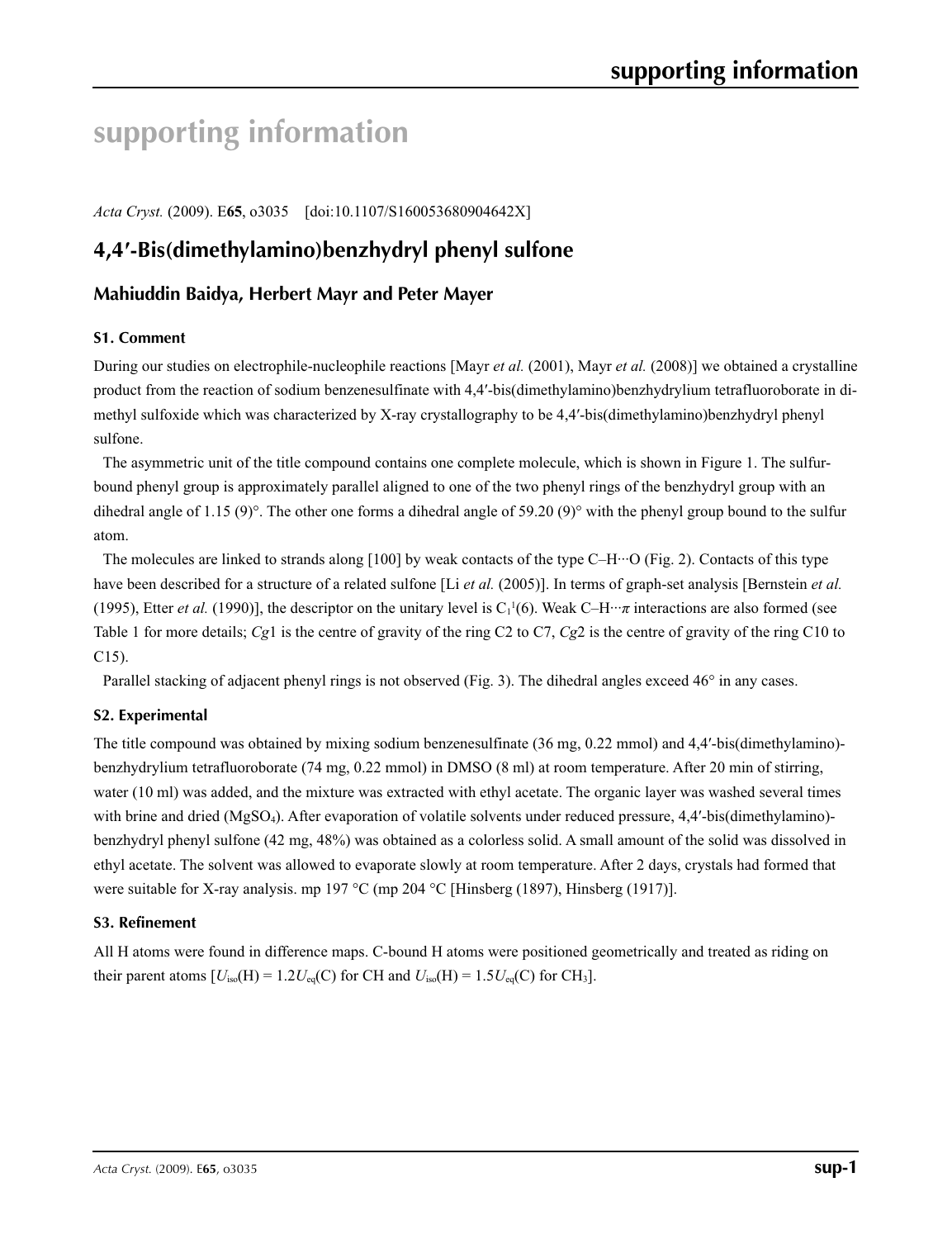

#### **Figure 1**

The molecular structure of the title compound, with atom labels and anisotropic displacement ellipsoids (drawn at 50% probability level) for non-H atoms.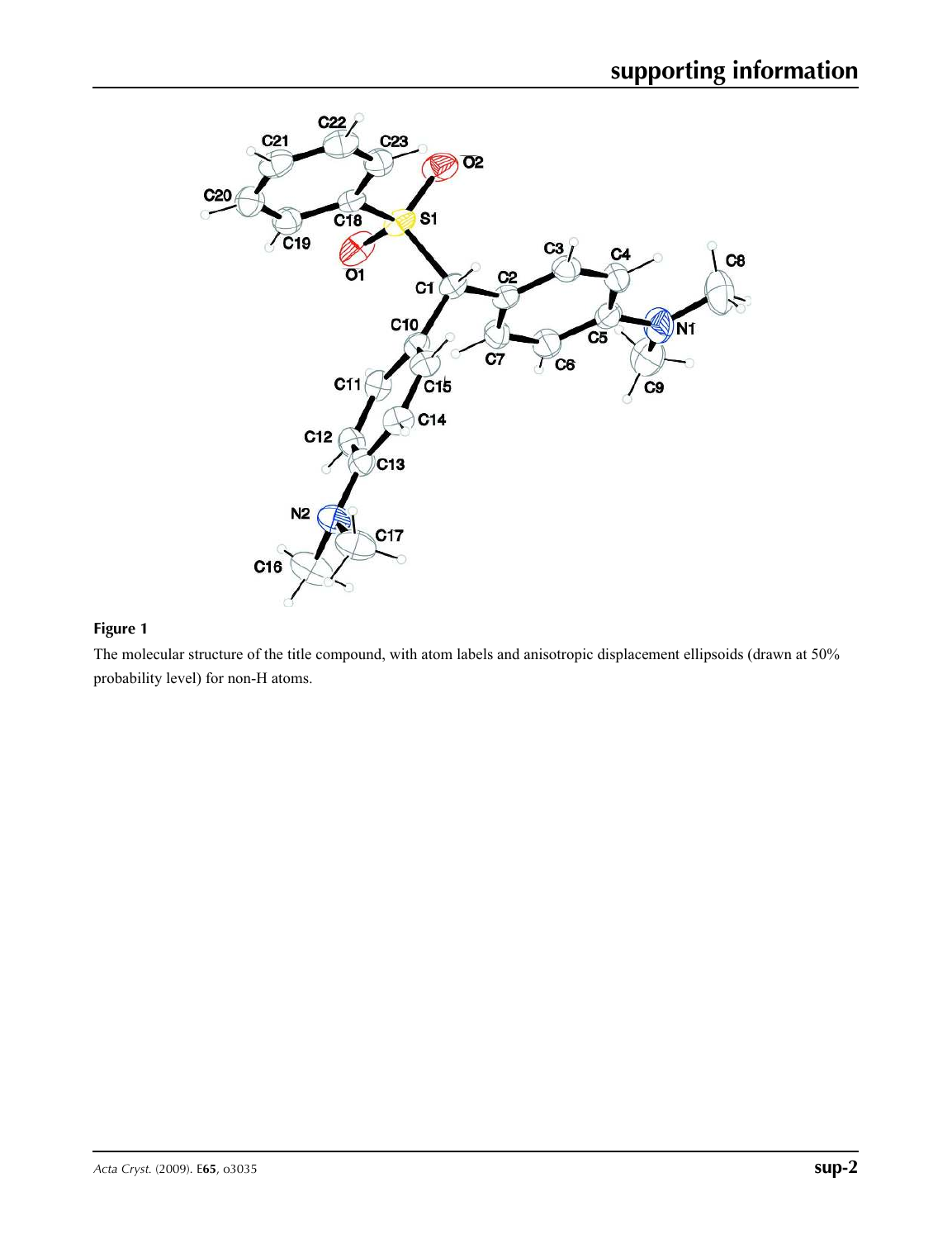

# **Figure 2**

Weak intermolecular hydrogen bonds of the type C–H···O linking the title compound to strands along [100].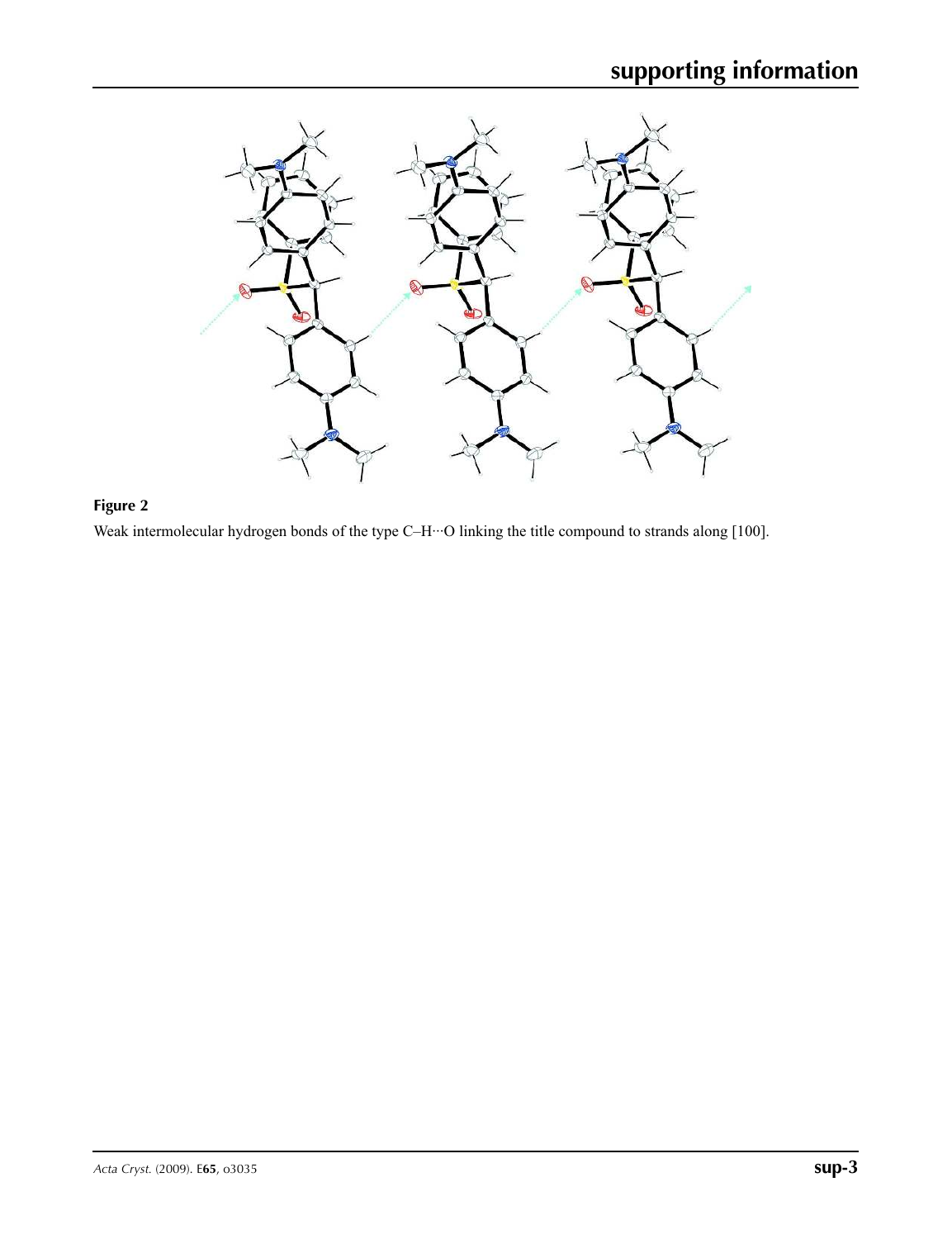

### **Figure 3**

The packing of the title compound viewed along [100].

#### **4,4′-Bis(dimethylamino)benzhydryl phenyl sulfone**

*Crystal data*

 $C_{23}H_{26}N_2O_2S$ *Mr* = 394.53 Monoclinic, *P*21/*c* Hall symbol: -P 2ybc  $a = 5.9835$  (2) Å  $b = 16.6036(5)$  Å  $c = 20.8340(6)$  Å  $\beta$  = 98.150 (2)<sup>o</sup>  $V = 2048.90$  (11) Å<sup>3</sup> *Z* = 4

 $F(000) = 840$ *D*<sub>x</sub> = 1.279 (1) Mg m<sup>-3</sup> Mo *Kα* radiation,  $\lambda = 0.71073$  Å Cell parameters from 7329 reflections  $\theta$  = 3.1–27.1°  $\mu = 0.18$  mm<sup>-1</sup>  $T = 200 \text{ K}$ Rod, colourless  $0.31 \times 0.13 \times 0.09$  mm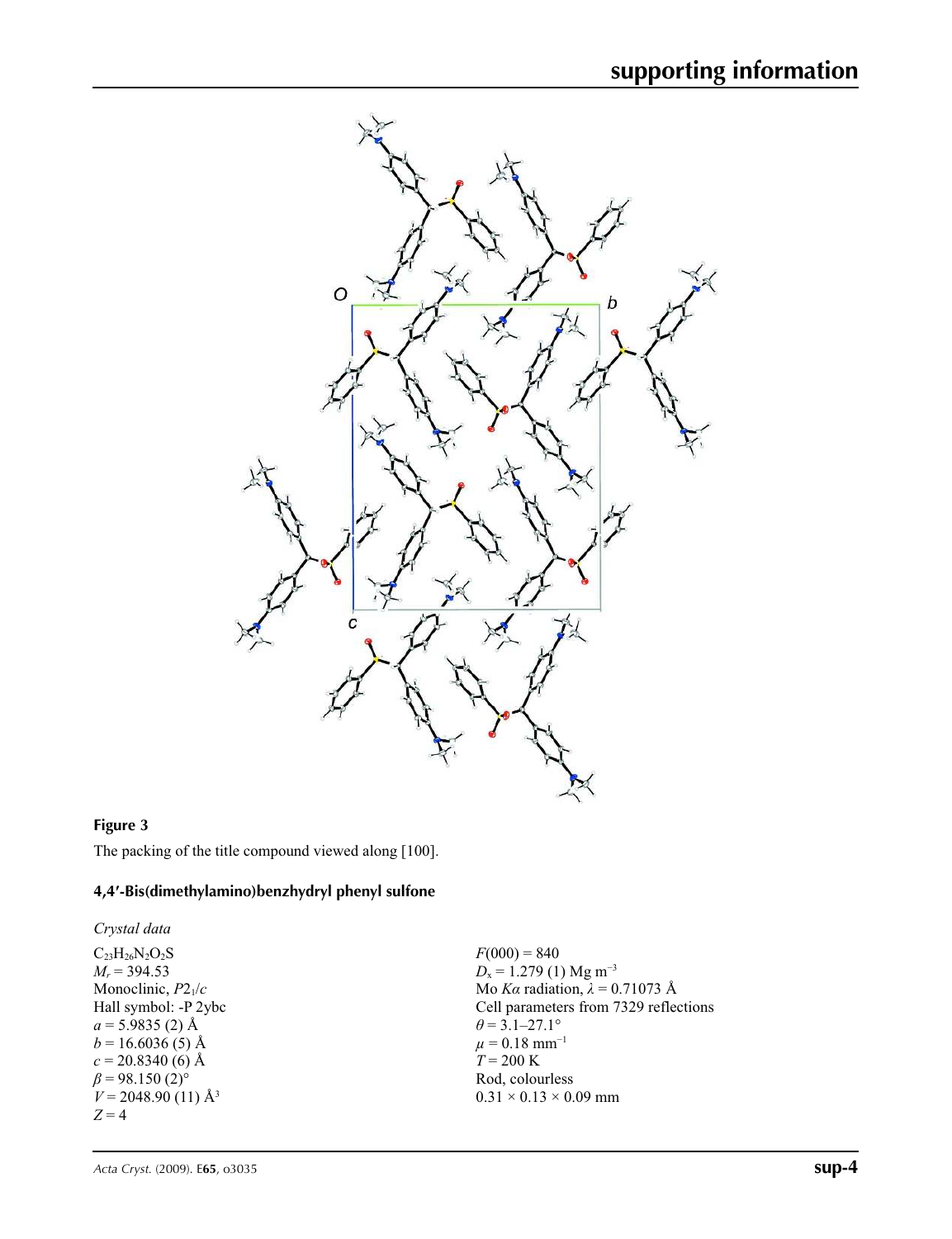*Data collection*

| Nonius KappaCCD<br>diffractometer<br>Radiation source: rotating anode<br>MONTEL, graded multilayered X-ray optics<br>monochromator<br>Detector resolution: 9 pixels mm <sup>-1</sup><br>CCD; rotation images; thick slices, $phi/\omega$ -scan<br>13918 measured reflections | 4468 independent reflections<br>3142 reflections with $I > 2\sigma(I)$<br>$R_{\text{int}} = 0.050$<br>$\theta_{\text{max}} = 27.1^{\circ}, \theta_{\text{min}} = 3.4^{\circ}$<br>$h = -7 \rightarrow 7$<br>$k = -21 \rightarrow 20$<br>$l = -25 \rightarrow 26$                                                                                                                                  |
|------------------------------------------------------------------------------------------------------------------------------------------------------------------------------------------------------------------------------------------------------------------------------|--------------------------------------------------------------------------------------------------------------------------------------------------------------------------------------------------------------------------------------------------------------------------------------------------------------------------------------------------------------------------------------------------|
| Refinement                                                                                                                                                                                                                                                                   |                                                                                                                                                                                                                                                                                                                                                                                                  |
| Refinement on $F^2$<br>Least-squares matrix: full<br>$R[F^2 > 2\sigma(F^2)] = 0.043$<br>$wR(F^2) = 0.112$<br>$S = 1.03$<br>4468 reflections<br>257 parameters<br>0 restraints<br>Primary atom site location: structure-invariant<br>direct methods                           | Secondary atom site location: difference Fourier<br>map<br>Hydrogen site location: inferred from<br>neighbouring sites<br>H-atom parameters constrained<br>$w = 1/[\sigma^2(F_0^2) + (0.043P)^2 + 0.5546P]$<br>where $P = (F_0^2 + 2F_c^2)/3$<br>$(\Delta/\sigma)_{\text{max}}$ < 0.001<br>$\Delta\rho_{\text{max}} = 0.19 \text{ e A}^{-3}$<br>$\Delta\rho_{\rm min} = -0.33$ e Å <sup>-3</sup> |

#### *Special details*

**Geometry**. All e.s.d.'s (except the e.s.d. in the dihedral angle between two l.s. planes) are estimated using the full covariance matrix. The cell e.s.d.'s are taken into account individually in the estimation of e.s.d.'s in distances, angles and torsion angles; correlations between e.s.d.'s in cell parameters are only used when they are defined by crystal symmetry. An approximate (isotropic) treatment of cell e.s.d.'s is used for estimating e.s.d.'s involving l.s. planes.

**Refinement**. Refinement of  $F^2$  against ALL reflections. The weighted *R*-factor *wR* and goodness of fit *S* are based on  $F^2$ , conventional *R*-factors *R* are based on *F*, with *F* set to zero for negative *F*<sup>2</sup>. The threshold expression of  $F^2 > 2\sigma(F^2)$  is used only for calculating *R*-factors(gt) *etc*. and is not relevant to the choice of reflections for refinement. *R*-factors based on  $F<sup>2</sup>$  are statistically about twice as large as those based on  $F$ , and  $R$ -factors based on all data will be even larger.

*Fractional atomic coordinates and isotropic or equivalent isotropic displacement parameters (Å<sup>2</sup> )*

|                | $\mathcal{X}$ | $\mathcal{Y}$ | $\boldsymbol{Z}$ | $U_{\rm iso}$ */ $U_{\rm eq}$ |  |
|----------------|---------------|---------------|------------------|-------------------------------|--|
| S1             | 0.74058(8)    | 0.09486(3)    | 0.15422(2)       | 0.03368(15)                   |  |
| O <sub>1</sub> | 0.9739(2)     | 0.11658(8)    | 0.15443(7)       | 0.0452(4)                     |  |
| O <sub>2</sub> | 0.6163(2)     | 0.06134(8)    | 0.09615(6)       | 0.0460(4)                     |  |
| N1             | 0.3991(3)     | 0.38915(10)   | $-0.04522(8)$    | 0.0481(4)                     |  |
| N2             | 0.9032(3)     | 0.34009(9)    | 0.41719(7)       | 0.0396(4)                     |  |
| C <sub>1</sub> | 0.5830(3)     | 0.18149(10)   | 0.17654(8)       | 0.0291(4)                     |  |
| H1             | 0.4310        | 0.1605        | 0.1829           | $0.035*$                      |  |
| C <sub>2</sub> | 0.5424(3)     | 0.23697(10)   | 0.11785(8)       | 0.0284(4)                     |  |
| C <sub>3</sub> | 0.3353(3)     | 0.23509(11)   | 0.07836(9)       | 0.0337(4)                     |  |
| H <sub>3</sub> | 0.2231        | 0.1985        | 0.0883           | $0.040*$                      |  |
| C <sub>4</sub> | 0.2872(3)     | 0.28472(11)   | 0.02511(9)       | 0.0362(4)                     |  |
| H4             | 0.1426        | 0.2820        | $-0.0004$        | $0.043*$                      |  |
| C <sub>5</sub> | 0.4470(3)     | 0.33879(10)   | 0.00799(9)       | 0.0334(4)                     |  |
| C <sub>6</sub> | 0.6582(3)     | 0.33989(11)   | 0.04706(9)       | 0.0369(4)                     |  |
| H6             | 0.7721        | 0.3755        | 0.0367           | $0.044*$                      |  |
| C7             | 0.7035(3)     | 0.28988(10)   | 0.10057(9)       | 0.0343(4)                     |  |
| H7             | 0.8482        | 0.2918        | 0.1260           | $0.041*$                      |  |
|                |               |               |                  |                               |  |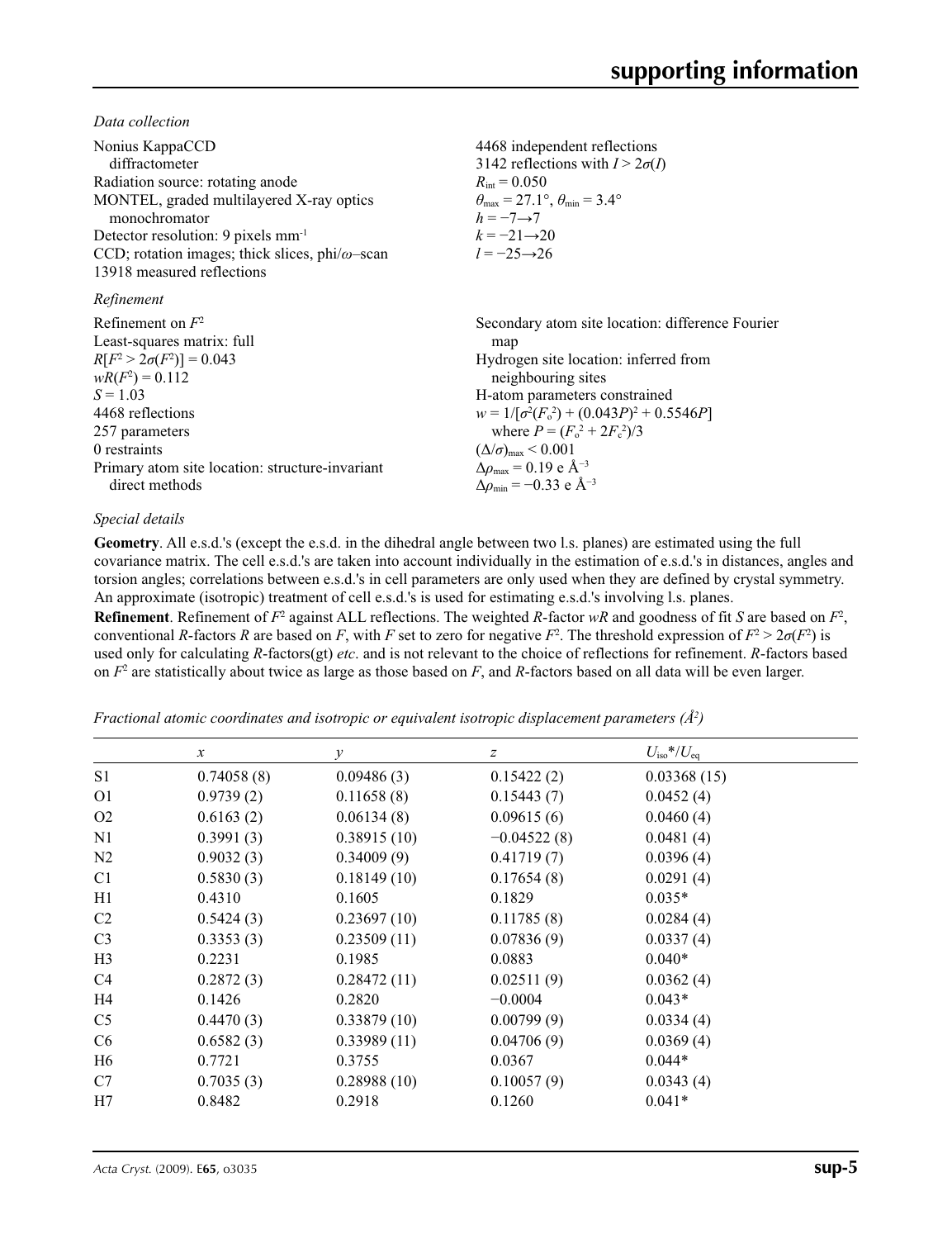| C8               | 0.1893(4) | 0.38272(16)    | $-0.08687(12)$ | 0.0651(7) |
|------------------|-----------|----------------|----------------|-----------|
| H <sub>8</sub> A | 0.1666    | 0.3269         | $-0.1017$      | $0.098*$  |
| H8B              | 0.1908    | 0.4182         | $-0.1244$      | $0.098*$  |
| H8C              | 0.0661    | 0.3986         | $-0.0631$      | $0.098*$  |
| C9               | 0.5726(4) | 0.43670(14)    | $-0.06787(11)$ | 0.0557(6) |
| H <sub>9</sub> A | 0.6485    | 0.4694         | $-0.0321$      | $0.084*$  |
| H9B              | 0.5049    | 0.4721         | $-0.1030$      | $0.084*$  |
|                  |           | 0.4011         |                |           |
| H <sub>9</sub> C | 0.6828    |                | $-0.0840$      | $0.084*$  |
| C10              | 0.6815(3) | 0.21879(10)    | 0.24073(8)     | 0.0288(4) |
| C11              | 0.8948(3) | 0.25420(11)    | 0.25295(9)     | 0.0326(4) |
| H11              | 0.9933    | 0.2505         | 0.2211         | $0.039*$  |
| C12              | 0.9664(3) | 0.29446(11)    | 0.31010(8)     | 0.0334(4) |
| H12              | 1.1117    | 0.3187         | 0.3162         | $0.040*$  |
| C13              | 0.8299(3) | 0.30059(10)    | 0.35951(8)     | 0.0322(4) |
| C14              | 0.6190(3) | 0.26226(11)    | 0.34831(8)     | 0.0345(4) |
| H14              | 0.5230    | 0.2633         | 0.3809         | $0.041*$  |
| C15              | 0.5488(3) | 0.22278(10)    | 0.29024(9)     | 0.0325(4) |
| H15              | 0.4048    | 0.1976         | 0.2841         | $0.039*$  |
| C16              | 1.0909(4) | 0.39582(15)    | 0.42066(11)    | 0.0586(6) |
| <b>H16A</b>      | 1.2192    | 0.3692         | 0.4051         | $0.088*$  |
| H16B             | 1.1346    | 0.4130         | 0.4657         | $0.088*$  |
| H16C             | 1.0459    | 0.4429         | 0.3936         | $0.088*$  |
| C17              | 0.7429(4) | 0.35926(14)    | 0.46134(10)    | 0.0514(6) |
| H17A             | 0.6346    | 0.3993         | 0.4412         | $0.077*$  |
| H17B             | 0.8241    | 0.3811         | 0.5018         | $0.077*$  |
| H17C             | 0.6621    | 0.3103         | 0.4708         | $0.077*$  |
| C18              | 0.7267(3) | 0.02533(10)    | 0.21776(8)     | 0.0290(4) |
| C19              | 0.9132(3) | 0.01217(11)    | 0.26374(9)     | 0.0366(4) |
| H19              | 1.0483    | 0.0418         | 0.2624         | $0.044*$  |
| C20              | 0.9012(4) | $-0.04461(11)$ | 0.31178(10)    | 0.0425(5) |
| H20              | 1.0293    | $-0.0545$      | 0.3433         | $0.051*$  |
| C21              | 0.7036(4) | $-0.08691(11)$ | 0.31415(9)     | 0.0412(5) |
| H21              | 0.6956    | $-0.1252$      | 0.3476         | $0.049*$  |
| C22              | 0.5181(4) | $-0.07361(11)$ | 0.26796(10)    | 0.0423(5) |
| H <sub>22</sub>  | 0.3828    | $-0.1030$      | 0.2696         | $0.051*$  |
| C <sub>23</sub>  | 0.5285(3) | $-0.01744(11)$ | 0.21925(9)     | 0.0373(4) |
| H <sub>23</sub>  | 0.4013    | $-0.0084$      | 0.1873         | $0.045*$  |
|                  |           |                |                |           |

*Atomic displacement parameters (Å<sup>2</sup> )*

|                | $U^{11}$   | $I^{22}$   | $I^{\beta}$ | $I^{12}$     | $U^{13}$     | $I^{23}$     |
|----------------|------------|------------|-------------|--------------|--------------|--------------|
| S <sub>1</sub> | 0.0452(3)  | 0.0261(2)  | 0.0328(3)   | 0.00373(19)  | 0.0159(2)    | 0.00259(18)  |
| O <sub>1</sub> | 0.0450(8)  | 0.0352(7)  | 0.0617(9)   | 0.0052(6)    | 0.0296(7)    | 0.0088(6)    |
| O2             | 0.0762(10) | 0.0358(7)  | 0.0268(7)   | 0.0050(7)    | 0.0096(7)    | $-0.0029(6)$ |
| N1             | 0.0550(11) | 0.0468(10) | 0.0399(10)  | 0.0014(8)    | $-0.0024(8)$ | 0.0149(8)    |
| N <sub>2</sub> | 0.0448(10) | 0.0429(9)  | 0.0320(9)   | $-0.0050(8)$ | 0.0083(7)    | $-0.0045(7)$ |
| C <sub>1</sub> | 0.0330(10) | 0.0264(9)  | 0.0297(9)   | 0.0013(7)    | 0.0107(8)    | 0.0004(7)    |
| C <sub>2</sub> | 0.0333(10) | 0.0247(9)  | 0.0285(9)   | 0.0011(7)    | 0.0090(8)    | $-0.0016(7)$ |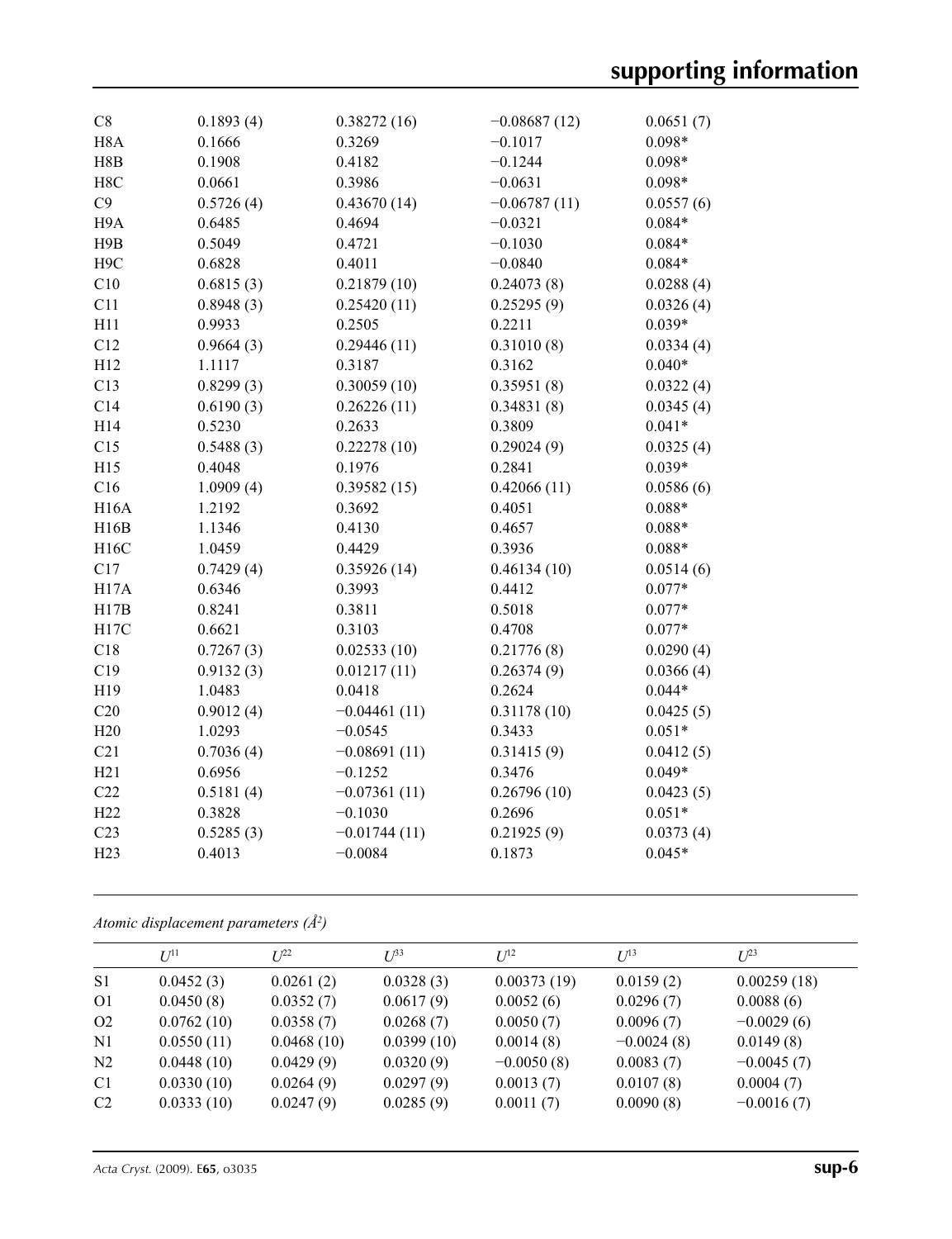| C <sub>3</sub>  | 0.0326(10) | 0.0307(9)  | 0.0382(10) | $-0.0040(8)$  | 0.0062(8)     | $-0.0015(8)$  |
|-----------------|------------|------------|------------|---------------|---------------|---------------|
| C4              | 0.0320(10) | 0.0399(10) | 0.0351(10) | 0.0014(8)     | $-0.0008(8)$  | $-0.0011(8)$  |
| C <sub>5</sub>  | 0.0414(11) | 0.0282(9)  | 0.0306(10) | 0.0062(8)     | 0.0048(8)     | 0.0001(7)     |
| C <sub>6</sub>  | 0.0386(11) | 0.0327(10) | 0.0389(11) | $-0.0048(8)$  | 0.0041(9)     | 0.0064(8)     |
| C7              | 0.0336(10) | 0.0334(10) | 0.0347(10) | $-0.0016(8)$  | 0.0008(8)     | 0.0045(8)     |
| C8              | 0.0605(15) | 0.0772(17) | 0.0527(15) | 0.0080(13)    | $-0.0092(12)$ | 0.0214(13)    |
| C9              | 0.0688(15) | 0.0517(13) | 0.0464(13) | 0.0004(12)    | 0.0075(11)    | 0.0193(11)    |
| C10             | 0.0334(10) | 0.0250(9)  | 0.0287(9)  | 0.0031(7)     | 0.0070(8)     | 0.0033(7)     |
| C11             | 0.0316(10) | 0.0373(10) | 0.0304(10) | 0.0046(8)     | 0.0094(8)     | 0.0036(8)     |
| C12             | 0.0297(9)  | 0.0379(10) | 0.0327(10) | $-0.0022(8)$  | 0.0041(8)     | 0.0037(8)     |
| C13             | 0.0385(10) | 0.0307(9)  | 0.0275(9)  | 0.0025(8)     | 0.0051(8)     | 0.0050(7)     |
| C14             | 0.0387(11) | 0.0372(10) | 0.0303(10) | $-0.0012(8)$  | 0.0144(8)     | 0.0005(8)     |
| C15             | 0.0346(10) | 0.0291(9)  | 0.0358(10) | $-0.0029(8)$  | 0.0116(8)     | 0.0012(8)     |
| C16             | 0.0574(14) | 0.0714(16) | 0.0481(13) | $-0.0245(12)$ | 0.0108(11)    | $-0.0139(12)$ |
| C17             | 0.0615(14) | 0.0580(13) | 0.0373(12) | $-0.0138(11)$ | 0.0163(10)    | $-0.0125(10)$ |
| C18             | 0.0384(10) | 0.0210(8)  | 0.0287(9)  | 0.0003(7)     | 0.0085(8)     | $-0.0014(7)$  |
| C19             | 0.0377(10) | 0.0316(10) | 0.0407(11) | $-0.0037(8)$  | 0.0063(9)     | $-0.0001(8)$  |
| C <sub>20</sub> | 0.0516(13) | 0.0361(10) | 0.0377(11) | 0.0027(9)     | $-0.0006(9)$  | 0.0041(8)     |
| C <sub>21</sub> | 0.0629(14) | 0.0270(10) | 0.0361(11) | $-0.0007(9)$  | 0.0149(10)    | 0.0048(8)     |
| C <sub>22</sub> | 0.0505(12) | 0.0308(10) | 0.0483(12) | $-0.0095(9)$  | 0.0165(10)    | 0.0007(9)     |
| C <sub>23</sub> | 0.0394(11) | 0.0322(10) | 0.0401(11) | $-0.0030(8)$  | 0.0052(9)     | 0.0009(8)     |
|                 |            |            |            |               |               |               |

# *Geometric parameters (Å, º)*

| $S1 - 02$  | 1.4391(13) | $C9 - H9C$   | 0.9800   |
|------------|------------|--------------|----------|
| $S1 - 01$  | 1.4413(14) | $C10 - C15$  | 1.390(2) |
| $S1 - C18$ | 1.7672(17) | $C10 - C11$  | 1.396(2) |
| $S1 - C1$  | 1.8163(17) | $C11 - C12$  | 1.380(2) |
| $N1 - C5$  | 1.386(2)   | $C11 - H11$  | 0.9500   |
| $N1 - C8$  | 1.425(3)   | $C12 - C13$  | 1.405(3) |
| $N1 - C9$  | 1.436(3)   | $C12 - H12$  | 0.9500   |
| $N2 - C13$ | 1.385(2)   | $C13 - C14$  | 1.403(3) |
| $N2 - C16$ | 1.449(3)   | $C14 - C15$  | 1.388(2) |
| $N2 - C17$ | 1.455(3)   | $C14 - H14$  | 0.9500   |
| $C1 - C10$ | 1.515(2)   | $C15 - H15$  | 0.9500   |
| $C1-C2$    | 1.523(2)   | $C16 - H16A$ | 0.9800   |
| $Cl-H1$    | 1.0000     | $C16 - H16B$ | 0.9800   |
| $C2-C3$    | 1.387(2)   | C16-H16C     | 0.9800   |
| $C2-C7$    | 1.389(2)   | $C17 - H17A$ | 0.9800   |
| $C3-C4$    | 1.379(3)   | $C17 - H17B$ | 0.9800   |
| $C3-H3$    | 0.9500     | C17-H17C     | 0.9800   |
| $C4 - C5$  | 1.394(3)   | $C18 - C19$  | 1.381(2) |
| $C4 - H4$  | 0.9500     | $C18 - C23$  | 1.386(2) |
| $C5-C6$    | 1.403(3)   | $C19 - C20$  | 1.384(3) |
| $C6 - C7$  | 1.386(2)   | $C19 - H19$  | 0.9500   |
| $C6 - H6$  | 0.9500     | $C20 - C21$  | 1.382(3) |
| $C7 - H7$  | 0.9500     | $C20 - H20$  | 0.9500   |
| $C8 - H8A$ | 0.9800     | $C21 - C22$  | 1.380(3) |
|            |            |              |          |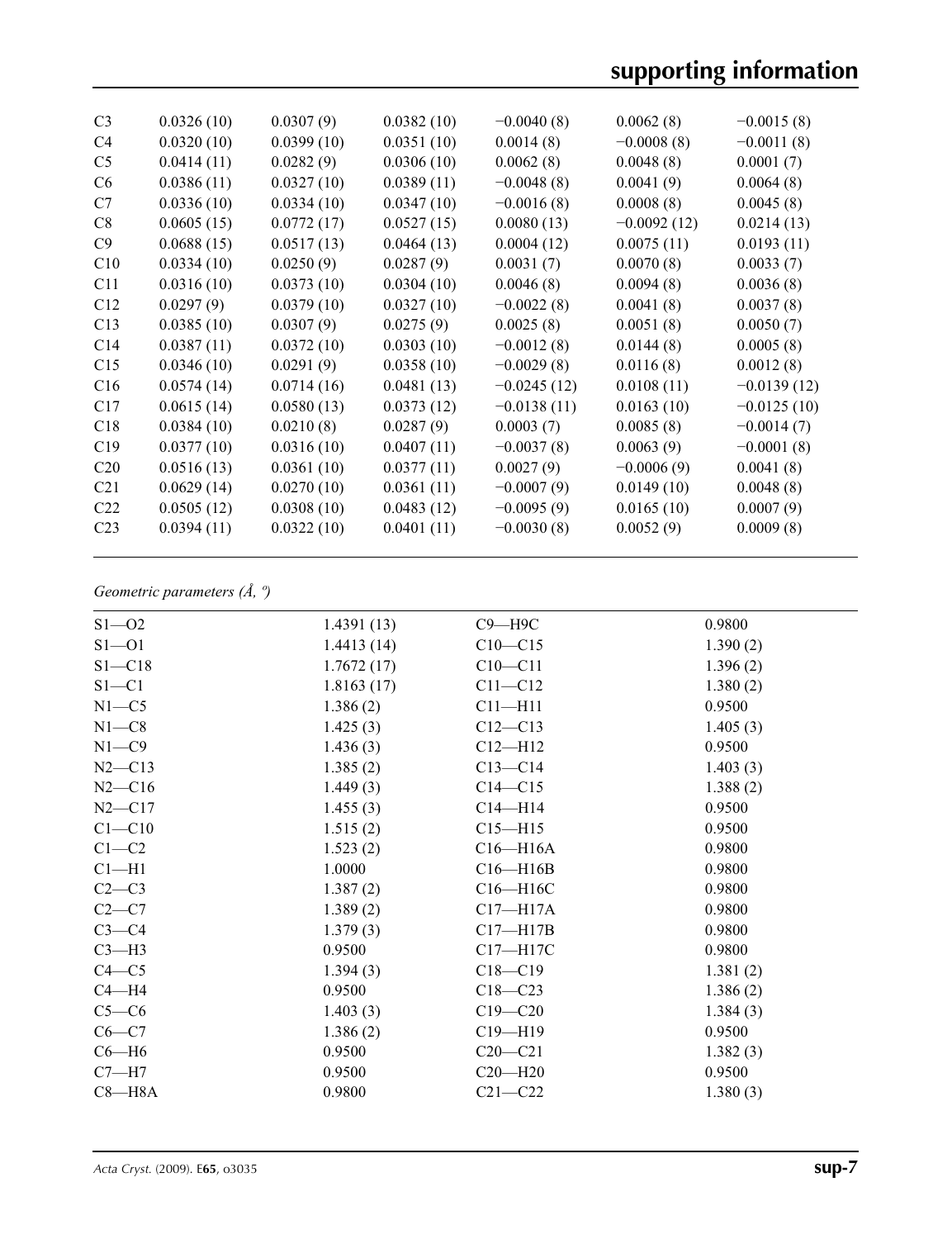| $C8 - H8B$               | 0.9800      | $C21 - H21$                        | 0.9500     |
|--------------------------|-------------|------------------------------------|------------|
| $C8 - H8C$               | 0.9800      | $C22-C23$                          | 1.386(3)   |
| $C9 - H9A$               | 0.9800      | $C22-H22$                          | 0.9500     |
| $C9 - H9B$               | 0.9800      | $C23 - H23$                        | 0.9500     |
|                          |             |                                    |            |
| $O2 - S1 - O1$           | 118.94(9)   | $C15 - C10 - C11$                  | 116.64(16) |
| $O2 - S1 - C18$          | 107.68(8)   | $C15 - C10 - C1$                   | 118.88(15) |
| $O1 - S1 - C18$          | 108.04(8)   | $C11 - C10 - C1$                   | 124.38(15) |
| $O2 - S1 - C1$           | 107.24(8)   | $C12 - C11 - C10$                  | 121.71(17) |
| $O1 - S1 - C1$           | 109.81(8)   | $C12 - C11 - H11$                  | 119.1      |
| $C18 - S1 - C1$          | 104.14(8)   | $C10-C11-H11$                      | 119.1      |
| $C5 - N1 - C8$           | 120.42(18)  | $C11 - C12 - C13$                  | 121.72(17) |
| $C5 - N1 - C9$           | 121.15(17)  | $C11 - C12 - H12$                  | 119.1      |
| $C8 - N1 - C9$           | 117.16(17)  | $C13 - C12 - H12$                  | 119.1      |
| $C13 - N2 - C16$         | 119.58(16)  | $N2 - C13 - C14$                   | 121.74(16) |
| $C13 - N2 - C17$         | 119.74(16)  | $N2 - C13 - C12$                   | 121.64(17) |
| $C16 - N2 - C17$         | 113.86(16)  | $C14 - C13 - C12$                  | 116.59(16) |
| $C10-C1-C2$              | 117.33(14)  | $C15-C14-C13$                      | 120.88(16) |
| $C10-C1-S1$              | 113.48(12)  | $C15-C14-H14$                      | 119.6      |
| $C2-C1-S1$               | 107.63(11)  | $C13-C14-H14$                      | 119.6      |
| $C10-C1-H1$              | 105.8       | $C14 - C15 - C10$                  | 122.38(17) |
| $C2-C1-H1$               | 105.8       | $C14 - C15 - H15$                  | 118.8      |
| $S1-C1-H1$               | 105.8       | $C10-C15-H15$                      | 118.8      |
| $C3-C2-C7$               | 117.06(16)  | $N2 - C16 - H16A$                  | 109.5      |
| $C3-C2-C1$               | 119.33(15)  | $N2 - C16 - H16B$                  | 109.5      |
| $C7-C2-C1$               | 123.61(15)  | H16A-C16-H16B                      | 109.5      |
| $C4-C3-C2$               | 122.04(17)  | N2-C16-H16C                        | 109.5      |
| $C4-C3-H3$               | 119.0       | H16A-C16-H16C                      | 109.5      |
| $C2-C3-H3$               | 119.0       | H16B-C16-H16C                      | 109.5      |
| $C3-C4-C5$               |             |                                    |            |
|                          | 121.21(16)  | $N2 - C17 - H17A$                  | 109.5      |
| $C3-C4-H4$<br>$C5-C4-H4$ | 119.4       | $N2 - C17 - H17B$<br>H17A-C17-H17B | 109.5      |
|                          | 119.4       |                                    | 109.5      |
| $N1-C5-C4$               | 121.43(17)  | N2-C17-H17C                        | 109.5      |
| $N1-C5-C6$               | 121.57(17)  | H17A-C17-H17C                      | 109.5      |
| $C4-C5-C6$               | 116.99(16)  | H17B-C17-H17C                      | 109.5      |
| $C7-C6-C5$               | 121.09 (17) | $C19 - C18 - C23$                  | 120.87(16) |
| $C7-C6-H6$               | 119.5       | $C19 - C18 - S1$                   | 120.24(14) |
| $C5-C6-H6$               | 119.5       | $C23 - C18 - S1$                   | 118.85(13) |
| $C6-C7-C2$               | 121.59(17)  | $C18-C19-C20$                      | 119.31(18) |
| $C6-C7-H7$               | 119.2       | $C18-C19-H19$                      | 120.3      |
| $C2-C7-H7$               | 119.2       | $C20-C19-H19$                      | 120.3      |
| $N1-C8 - H8A$            | 109.5       | $C21 - C20 - C19$                  | 120.29(18) |
| $N1-C8 - H8B$            | 109.5       | $C21 - C20 - H20$                  | 119.9      |
| $H8A - C8 - H8B$         | 109.5       | $C19 - C20 - H20$                  | 119.9      |
| $N1-C8-H8C$              | 109.5       | $C22-C21-C20$                      | 120.09(18) |
| Н8А-С8-Н8С               | 109.5       | $C22 - C21 - H21$                  | 120.0      |
| Н8В-С8-Н8С               | 109.5       | $C20-C21-H21$                      | 120.0      |
| $N1-C9-H9A$              | 109.5       | $C21 - C22 - C23$                  | 120.20(18) |